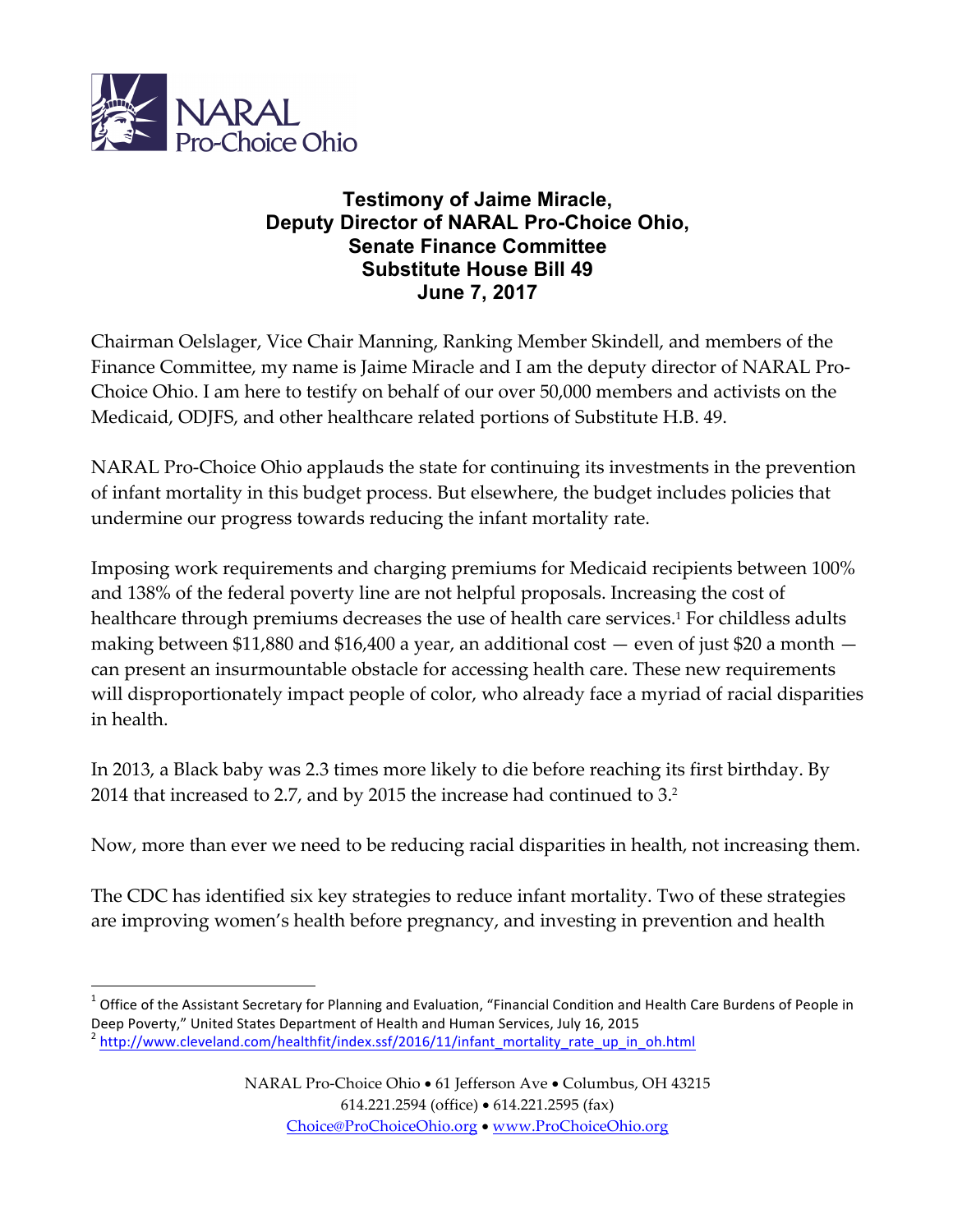promotion. <sup>3</sup> The state is investing funds to increase access to care for pregnant women and to take care of women and newborns following a birth, but this is only a piece of the puzzle. Making sure childless adult women have access to the preconception care they need, making sure chronic illness is managed properly, and making sure that racial disparities of health are minimized are crucial to making real gains in our infant mortality rates.

Another strong investment we could make would be to re-instate the family planning optional Medicaid program that was eliminated in the 2015 budget. This program not only improves the health and well-being of citizens of our state, it also makes financial sense. For every dollar invested in family planning services, we save seven dollars in other costs. 4 Recognizing that family planning access is critical to the health and well-being of women and babies, both the National Governor's Association and the March of Dimes have advocated for expanded Medicaid coverage for contraceptive services. 5

In its current form the budget does not allocate money for the Parenting and Pregnancy Program, and this is good. State money should be going to programs that have proven track records for effectiveness. The Parenting and Pregnancy Program gives funding to unproven, misleading, and coercive organizations known as "crisis pregnancy centers" or CPCs. The program was previously funded out of the TANF block grant, which is one of the few remaining places where low income women and families can turn when they need emergency cash assistance, the state must assure that these limited funds go to effective, proven programs. I urge the Senate to not add funding into H.B. 49 for this program.

In a 2013 study into the practices of CPCs, <sup>6</sup> our undercover investigators found that these centers routinely gave out medically inaccurate information. Less than half of the centers were up front about what they stand for; and although they are getting this funding for providing material assistance, most CPCs only had limited programs in this area. More than a third of centers had time consuming eligibility requirements, forcing women to earn "baby bucks" by attending parenting classes, volunteering at the center, or even attending Bible study classes. A low-income woman working three jobs to make ends meet doesn't need to spend two hours in a parenting class before she can earn a "free" a pack of diapers.

 

614.221.2594 (office) • 614.221.2595 (fax)

Choice@ProChoiceOhio.org • www.ProChoiceOhio.org

<sup>3</sup> http://www.cdc.gov/mmwr/preview/mmwrhtml/mm6231a3.htm

<sup>4</sup> http://www.guttmacher.org/statecenter/family-planning/pdf/OH.pdf

<sup>5</sup> Guttmacher Institute, Wise Investment: Reducing the Steep Cost to Medicaid of Unintended Pregnancy in the United States, 2011, https://www.guttmacher.org/pubs/gpr/14/3/gpr140306.html.

<sup>&</sup>lt;sup>6</sup> You can read the full report of this investigation at: http://www.prochoiceohio.org/what-is-choice/cpc/reporttext.shtml